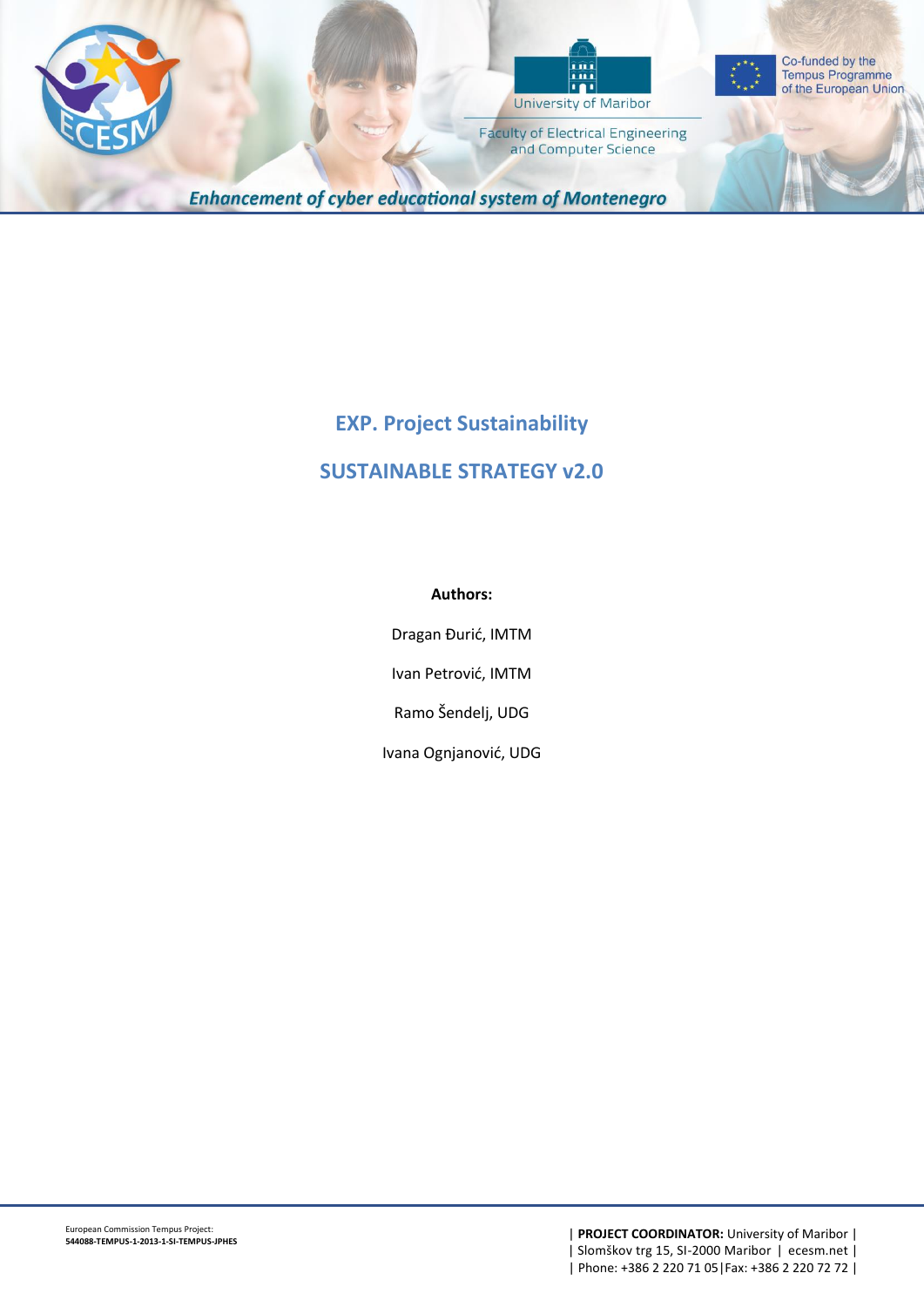

## **1. Introduction**

Sustainability Strategy v1 (established during  $1<sup>st</sup>$  project year) defined key mission and vision principles at national level in Montenegro. Specified goals were used as hard objectives to be achieved at national level, all aimed on raising the awareness of cyber security threats, attacks response, and possibilities for protection among various stakeholders in Montenegro. This document provides review of achieved results cross matched with defined goals, on which bases new updated goals are defined for the period of project duration. After the project duration, new updated Strategy v3 will be published defining new goals and objectives needed to be achieved for sustainable actions at national level.

However, the document is organised as follows: Section 2 provides comprehensive analyses of results achieved after 2<sup>nd</sup> project year, followed by careful cross-matching with defined goals in the Strategy v1. Section 3 defined new goals to be achieved during the project, while Section v4 identifies key instruments for its realisation.

# **2. Sustainability Strategy v1: Analysis of achieved results**

Table 1 presents goals defined in the Strategy v1 with proposed implementation measures; while the states listed below summarizes indicators for realisation of each defined goal.

| <b>GOALS</b>                                                                                                                                                                                                      | <b>IMPLEMENTATION PLAN</b>                                                                                                                                                                                                                                                                                                                                                                                                                                        |
|-------------------------------------------------------------------------------------------------------------------------------------------------------------------------------------------------------------------|-------------------------------------------------------------------------------------------------------------------------------------------------------------------------------------------------------------------------------------------------------------------------------------------------------------------------------------------------------------------------------------------------------------------------------------------------------------------|
| 1. Continuously inform all educational institutions (from<br>elementary and secondary schools, universities to<br>lifelong education providers) about necessity of continual<br>education in cyber security field | 1a. Organize workshops and promotions for<br>authorities<br>1b. Organize roundtables aimed on integrating<br>forces at national level in the field of cyber<br>security                                                                                                                                                                                                                                                                                           |
| 2. Define courses and training curricula with teaching<br>methods appropriate for different kinds of learners                                                                                                     | 2a. Identify groups of learners at national level<br>(make a systematic review of existing<br>approaches at EU level and establish a<br>comprehensive categorization in respect to ME<br>standards and ICT literacy)<br>2b. Establish a list of recommended training<br>and teaching courses for all groups of learners<br>2c. Make a selection of existing teaching<br>materials at EU level in accordance with<br>established list of courses and curricula, in |

#### **Table 1. ECESM Sustainability Strategy v1.0: Goals and Implementation plan**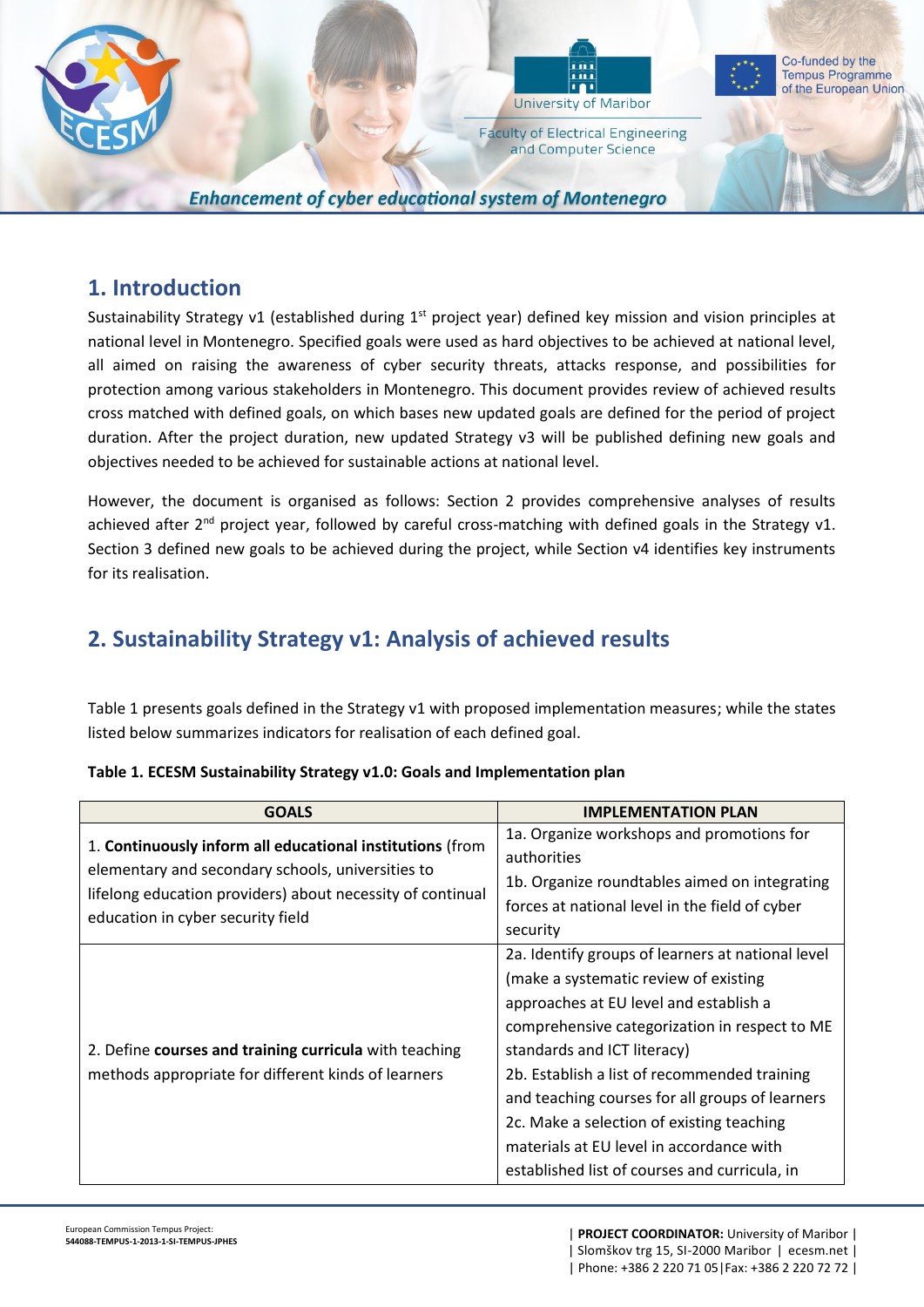





Co-funded by the **Tempus Programme** of the European Union

|                                                                                                                                                                   | order to provide a recommended list of           |
|-------------------------------------------------------------------------------------------------------------------------------------------------------------------|--------------------------------------------------|
|                                                                                                                                                                   | teaching materials                               |
| 3. Define guidelines and recommendations in the property of the System of the System of the System of the System                                                  |                                                  |
| realization of proposed courses and training curricula                                                                                                            | realization of proposed courses and training     |
|                                                                                                                                                                   | curricula                                        |
| 4. Establish a national center for cyber education                                                                                                                | 4a. Establish a national center for cyber        |
|                                                                                                                                                                   | education                                        |
|                                                                                                                                                                   | 4b. Make a promotion of established center as    |
|                                                                                                                                                                   | a central non-formal educational provider in     |
|                                                                                                                                                                   | cyber security                                   |
|                                                                                                                                                                   | 4c. Establish connections of the center with     |
|                                                                                                                                                                   | educational institutions aimed on providing      |
|                                                                                                                                                                   | sustainable support in modern cyber education    |
| 5. Develop open learning platform as a standard at<br>national level for providing education in cyber security,<br>fully supported by Government and labor market | 5a. Develop e-learning platform (e.g. Moodle)    |
|                                                                                                                                                                   | with open learning materials                     |
|                                                                                                                                                                   | 5b. Continue with promoting the platform         |
|                                                                                                                                                                   | materials at national level                      |
| 6. Organize a conference about cyber security                                                                                                                     | 6. Organize annual conference about cyber        |
|                                                                                                                                                                   | security titled 'Cyber security in the knowledge |
|                                                                                                                                                                   | society: threats, risks and achievements'        |
| 7. Establish online journal to support research in the field<br>of cyber security                                                                                 | 7. Establish online journal 'Cyber instructions  |
|                                                                                                                                                                   | for all' to support both, researchers and        |
|                                                                                                                                                                   | citizens interested in cyber security trends     |

**Goal 1. Continuously inform all educational institutions** (from elementary and secondary schools, universities to lifelong education providers) **about necessity of continual education in cyber security field**.

#### **Implementation Indicators**.

1.1. Organized promotions at HEIs: partner universities, UDG and UNIM, Faculty for Business and Tourism, Budva.

### **Status**. Still in progress- needs to be completed

**Goal 2.** Define **courses and training curricula** with teaching methods appropriate for different kinds of learners.

#### **Implementation Indicators**.

- 2.1. Training curricula defined for HEI students and training programs for children
- 2.2. Training curricula defined for teachers and professors at elementary and secondary schools
- 2.3. Training curricula defined for professionals and workers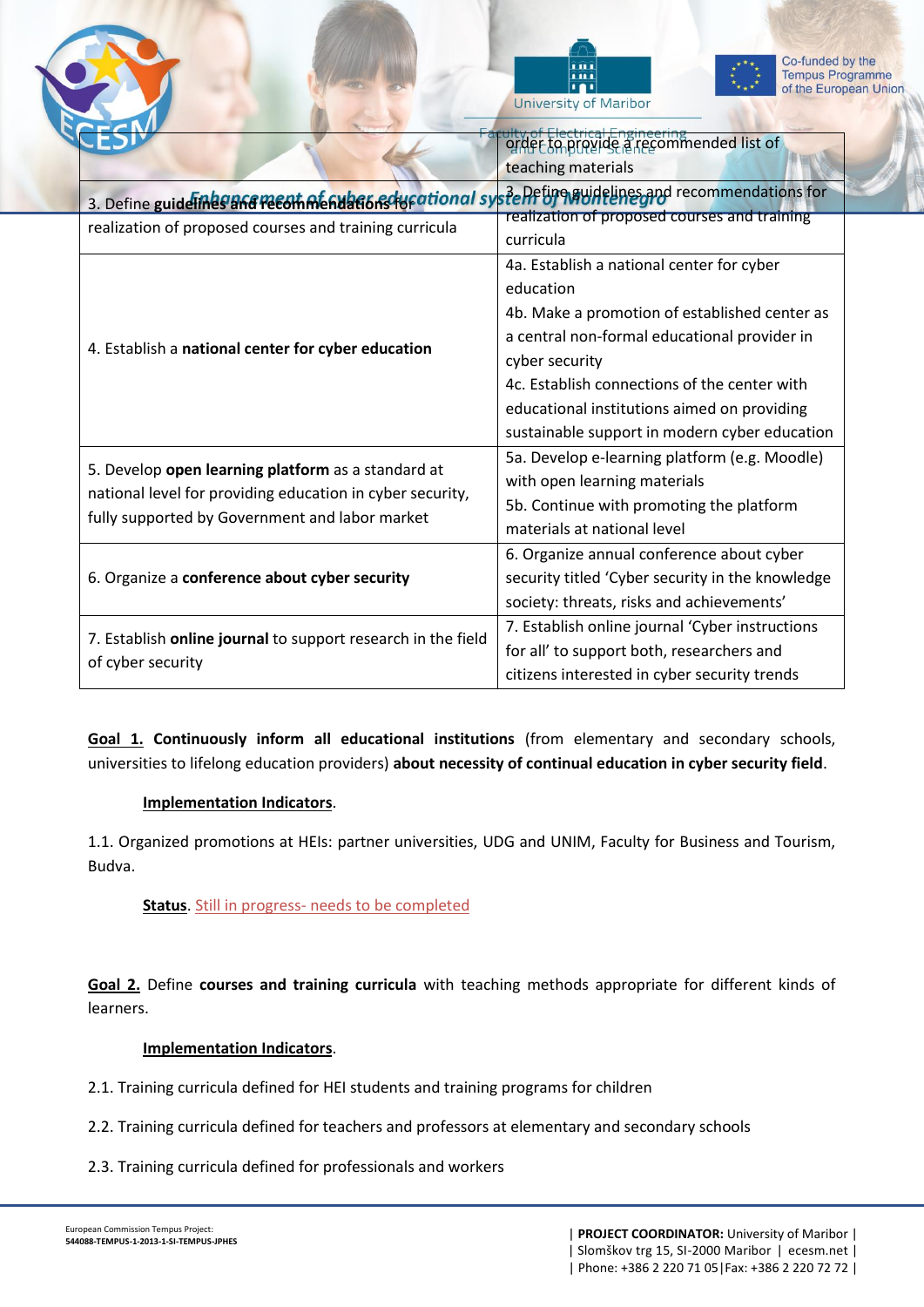



**Faculty of Electrical Engineering** and Computer Science



**Enhancement of cyber educational system of Montenegro** 

**Status**. Completed. Can be updated in accordance with recent trends in education and cyber security topics

#### **Goal 3.** Define **guidelines and recommendations** for realization of proposed courses and training curricula

#### **Implementation Indicators**.

3.1. International partners shared their experience and contents to be used for curricula implementation

3.2. **G**uidelines and recommendations are defined and shall be implemented for organisation of trainings during 3rd project year.

**Status**. Completed. Can be updated in accordance with achievements of trainings planned for the 3<sup>rd</sup> project year.

**Goal 4.** Establish a national center for cyber education.

#### **Implementation Indicators**.

4a. National Board established MCEC on 1<sup>st</sup> May 2015.

4b. Set of trainings for teachers (August-October 2015; 10 trainings; 128 participants) organised

**Status**. Completed. Activities should be focused on ensuring MCEC sustainability and increasing national and international visibility.

**Goal 5**. Develop open learning platform as a standard at national level for providing education in cyber security, fully supported by Government and labor market.

#### **Implementation Indicators**.

5a. Moodle platform launched on 15<sup>th</sup> May 2015

5b. Participants at all trainings have Moodle access accounts allowing access to all materials and contents.

**Status**. Completed. Activities should be focused on further promotion and active use of the platform.

#### **Goal 6.** Organize a conference about cyber security

#### **Implementation Indicators**.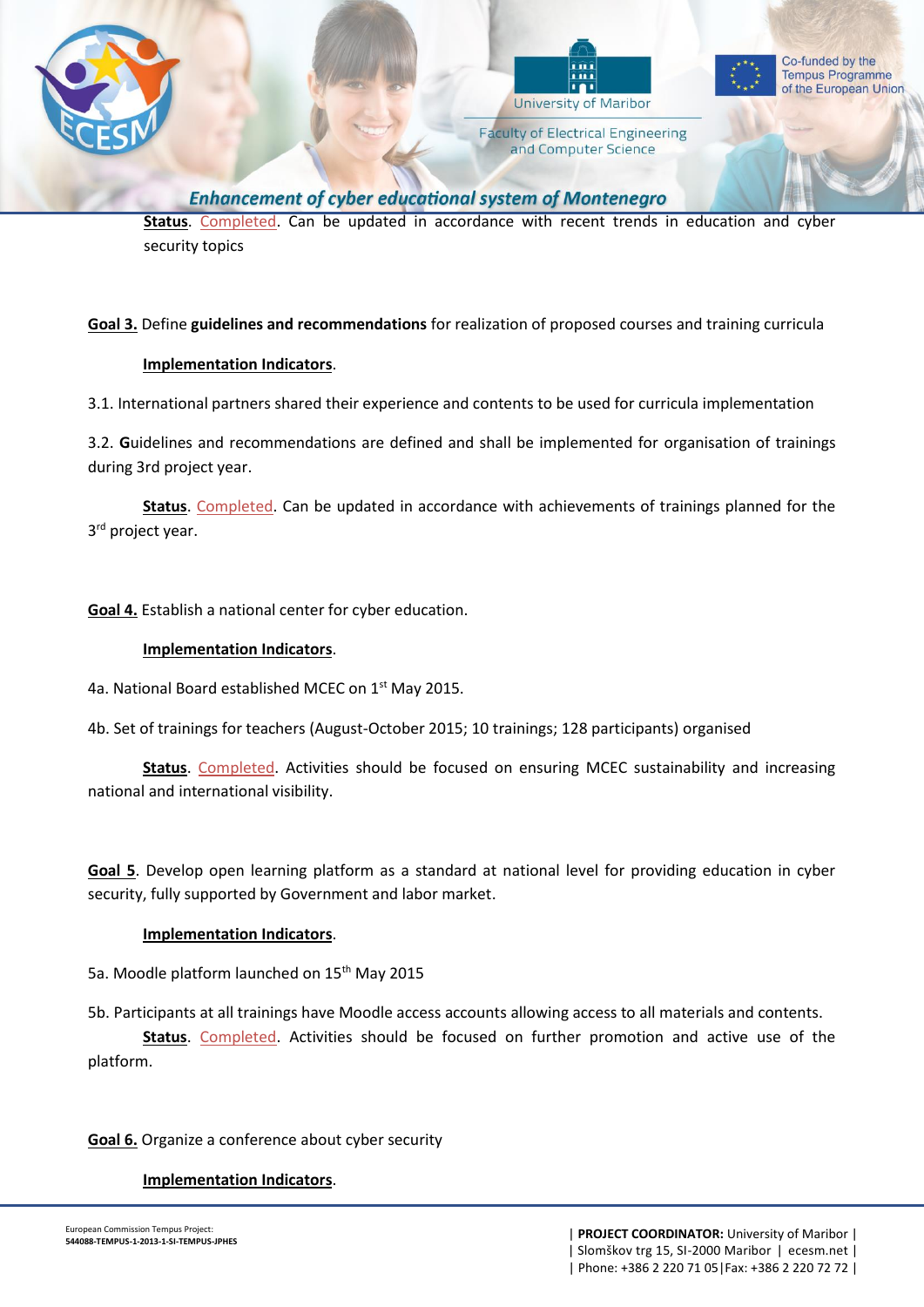

**Enhancement of cyber educational system of Montenegro** 

6.1. Established Conference Organisational Board at ECESM level

6.2. Organised  $1^{st}$  and  $2^{nd}$  ECESM Conference as a part of Regional well-known Festival of Information Technology Achievements- INFOFEST

**Status**. Completed. Activities should be focused on further promotion at regional and international level.

**Goal 7.** Establish online journal to support research in the field of cyber security

#### **Implementation Indicators**.

7.1. Established Editorial Board of the ECESM Newsletter

7.2. Up to date, 2 issues of the Newsletter are already published.

**Status**. Completed. Activities should be focused on further promotion at national and regional level.

**CONCLUSION**. All goals defined in Strategy v1 are achieved successfully. Having in mind importance and necessity for continual actions aimed on raising awareness at national level, **GOALS 1-2** shall be included in all further strategies, while in order to achieve visible impacts, **GOALS 4, 6-7** shall continue with implementation.

# **3. Sustainability Strategy v2: Goals**

The main goals of ECESM Sustainability Strategy – version 2.0 are:

**Goal 1**. Raise awareness about the necessity of continual education in cyber security field and promote new cyber securuty educational programs (including both, formal and informal)

**Goal 2.** Continually organize annual conference about cyber security at national level

**Goal 3.** Continually publish online journal to support research in the field of cyber security

**Goal 4**. Promote and strengthen activities of the newly established Montenegrin Cyber Educational Center by positioning it as a leader of national cyber society in Montenegro

**Goal 5.** Ensure sustainability of the Montenegrin Cyber Educational Center (operational; financial; social)

**Goal 6.** Ensure multiplicity of all ECESM training activities at national level